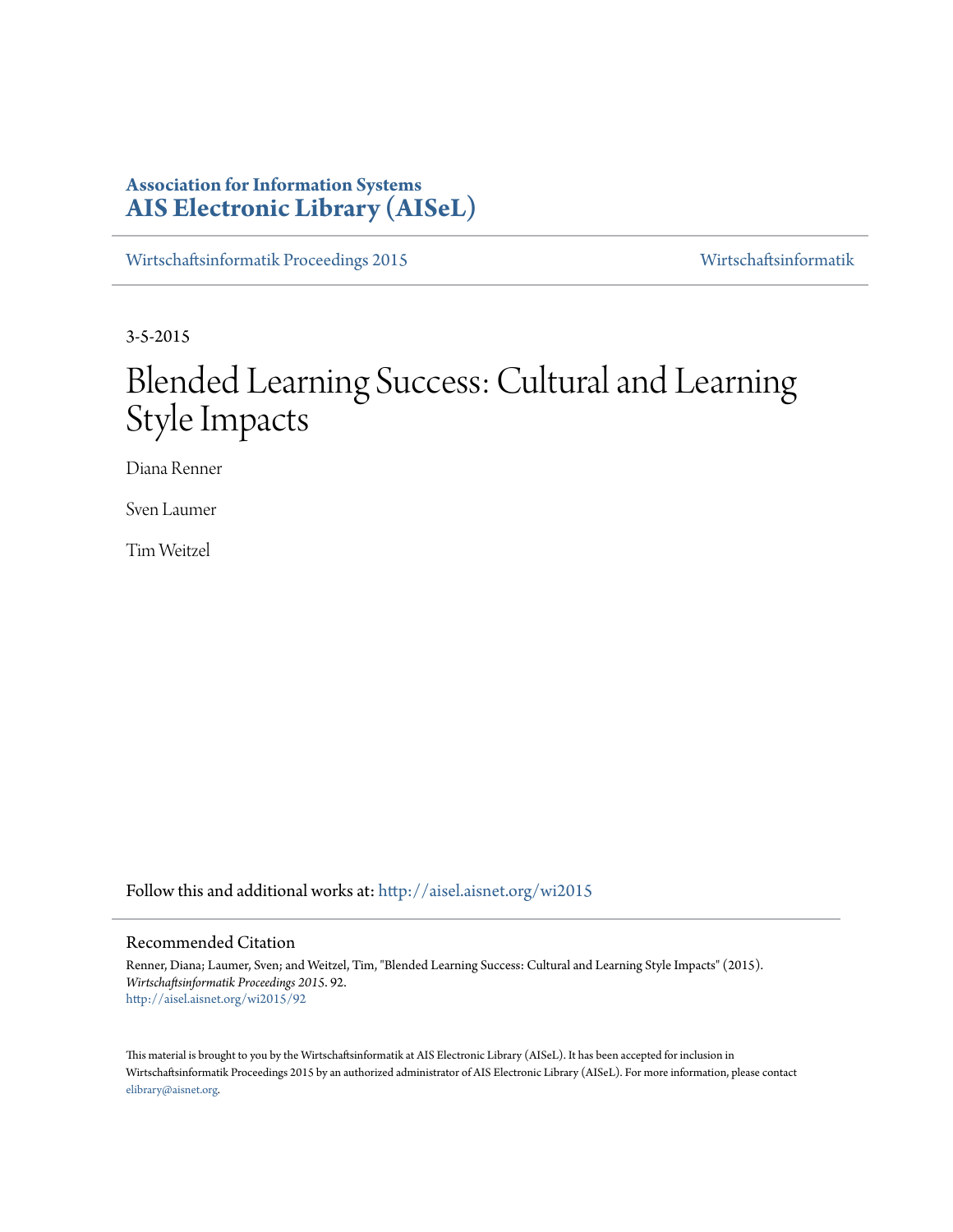# **Blended Learning Success: Cultural and Learning Style Impacts**

Diana Renner<sup>1</sup>, Sven Laumer<sup>1</sup>, and Tim Weitzel<sup>1</sup>

<sup>1</sup> Otto-Friedrich-University, Bamberg, Germany {diana.renner,sven.laumer,tim.weitzel}@uni-bamberg.de

**Abstract.** Corporate education in international organizations faces a lot of challenges which are hoped to be addressed by using blended learning concepts. However, the heterogeneity of an international workforce in terms of culture and learning style opposes this objective. Therefore, this research-in-progress paper focuses on cultural and learning style impacts on learning success when using blended learning in organizations. Based on first theoretical ideas of a blended learning success model the impact of culture and learning style on learning outcome is theorized and analyzed using an empirical study conducted with 81 employees of an international organization. The results reveal that national culture has an impact on blended learning success and therefore a cultural sensitive design of blended learning environments is necessary. The results are the basis for further research to develop a blended learning success model including cultural and learning style aspects as it is described in the paper.

**Keywords:** blended learning, culture, learning style, success, blended learning success

# **1 Introduction**

In recent years, corporate education focuses more and more on blended learning concepts to educate employees of an organization [1-2]. The term blended learning describes a mix of traditional and online learning methods and media often supported by information technology (IT) [3-6]. The scope is to guarantee learning success by combining traditional and e-learning methods as well as an effective and efficient design of learning contents [7]. Concerning the usage of blended learning concepts in corporate education in international organizations, problems arise because of the heterogeneity of employees [8-9]. This heterogeneity of an organization's workforce is on the one side based on employees' different cultural backgrounds.

In regard to corporate education, culture is identified as a factor that influences the success of different learning methods [10-11]. The cultural background of an individual determines his learning preferences, needs and expectations of the instructor's role [12-13]. On the other side, the heterogeneity of an organizations workforce can also be characterized by its employees' learning style. In general, employees' learning style implies their preferences of learning and instructional activities [14]. Research identifies different learning outcome in dependence of their learning style and the

<sup>12&</sup>lt;sup>th</sup> International Conference on Wirtschaftsinformatik,

March 4-6 2015, Osnabrück, Germany

Renner, D.; Laumer, S.; Weitzel, T. (2015): Blended Learning Success: Cultural and Learning Style Impacts, in: Thomas. O.; Teuteberg, F. (Hrsg.): Proceedings der 12. Internationalen Tagung Wirtschaftsinformatik (WI 2015), Osnabrück, S. 1375-1390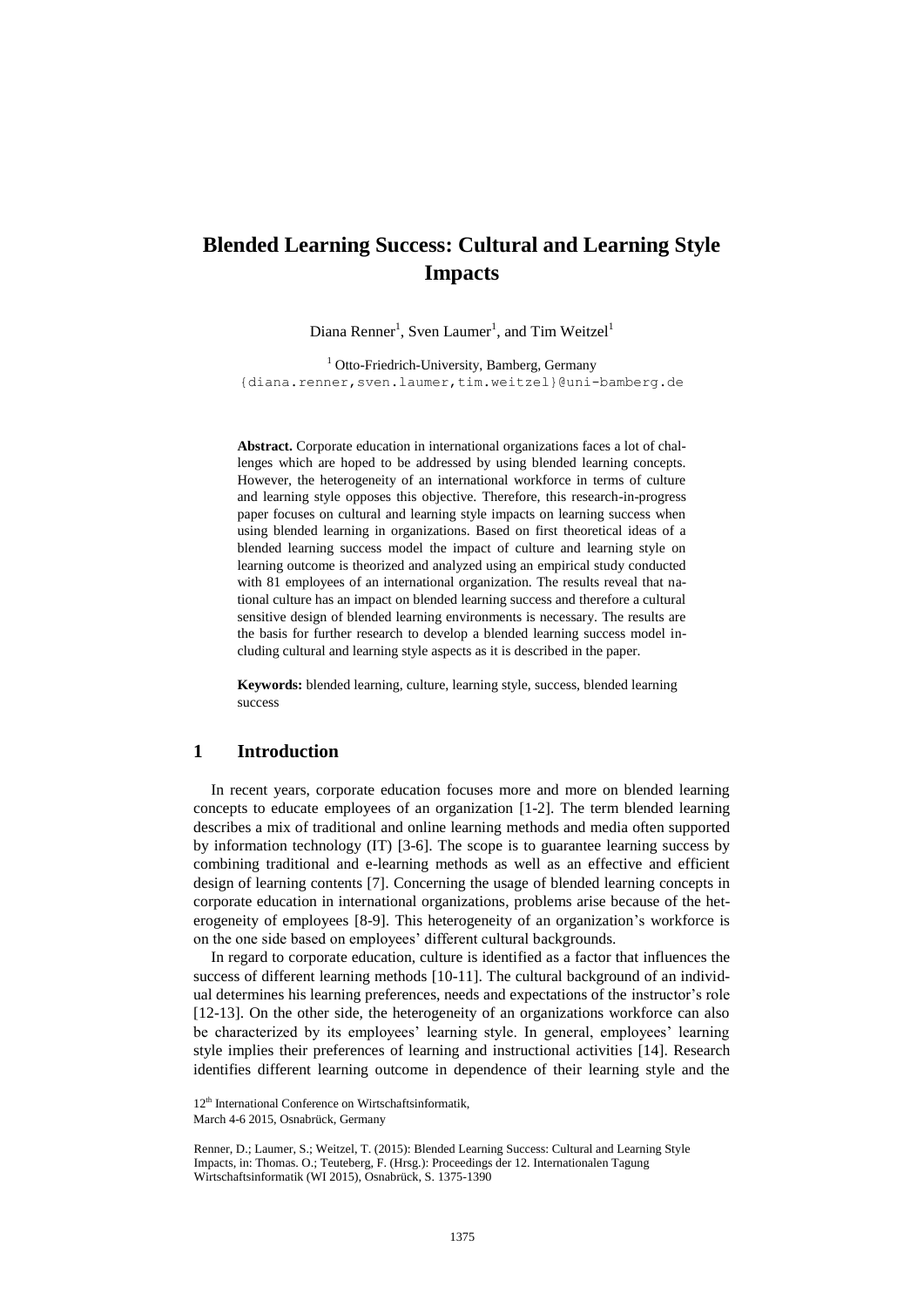teaching method used [1], [7], [15]. However, most of these prior works have either focused on traditional or e-learning. Therefore, only few insights exist how culture and learning style influence the success of blended learning concepts and which culture and learning style fit best the combination of offline and online teaching methods. Nonetheless, these insights are important especially for international organizations investing in the design and implementation of blended learning concepts to educate their workforce. Consequently, this research-in-progress paper provides a first step towards a blended learning success model by theorizing the impact of the heterogeneity with regard to national culture and individual learning style on an individual's learning success. Therefore we focus on the following research questions:

> *RQ: Does the heterogeneity of employees have an impact on blended learning success?*

> *Do factors such as culture and learning style have an impact on blended learning success?*

In order to provide an answer to these research questions, first ideas of a blended learning success model are discussed, and the influence of national culture and learning style of net benefits as one example of learning success is analyzed. The results provide the basis for a discussion whether future research and organizations developing blended learning concepts should concentrate more on cultural sensitive design of blended learning environments such as Koh and Lim [16] already claimed for elearning concepts.

The remainder of the paper is as follows. First, the theoretical background is explained. Second, a theoretical model is developed explaining blended learning success. Based on this model, hypotheses are derived. Third, the design of a first prestudy is explained and the results are presented. Finally, implications and future research are described before the paper concludes with the limitations.

## **2 Theoretical Background**

This section provides an overview of the theoretical background of our research. In addition, we develop a theoretical model of blended learning success based on the elearning success model [17]. Moreover, we extend the model by national culture and learning style. Therefore a brief literature overview of national culture and learning style and examinations regarding to learning success are provided.

#### **2.1 Blended Learning Success**

Blended Learning Environment**.** The term blended learning is often used but according to Trigwell and Oliver ([18], p. 17] is "ill-defined". As a result, we define within our paper a corporate blended learning environment as a learning environment in which traditional and online methods and media are combined and which is supported by IT such as learning management systems. This definition is based on Graham [3] and Reiss and Steffens [19]. The goal of the corporate blended learning envi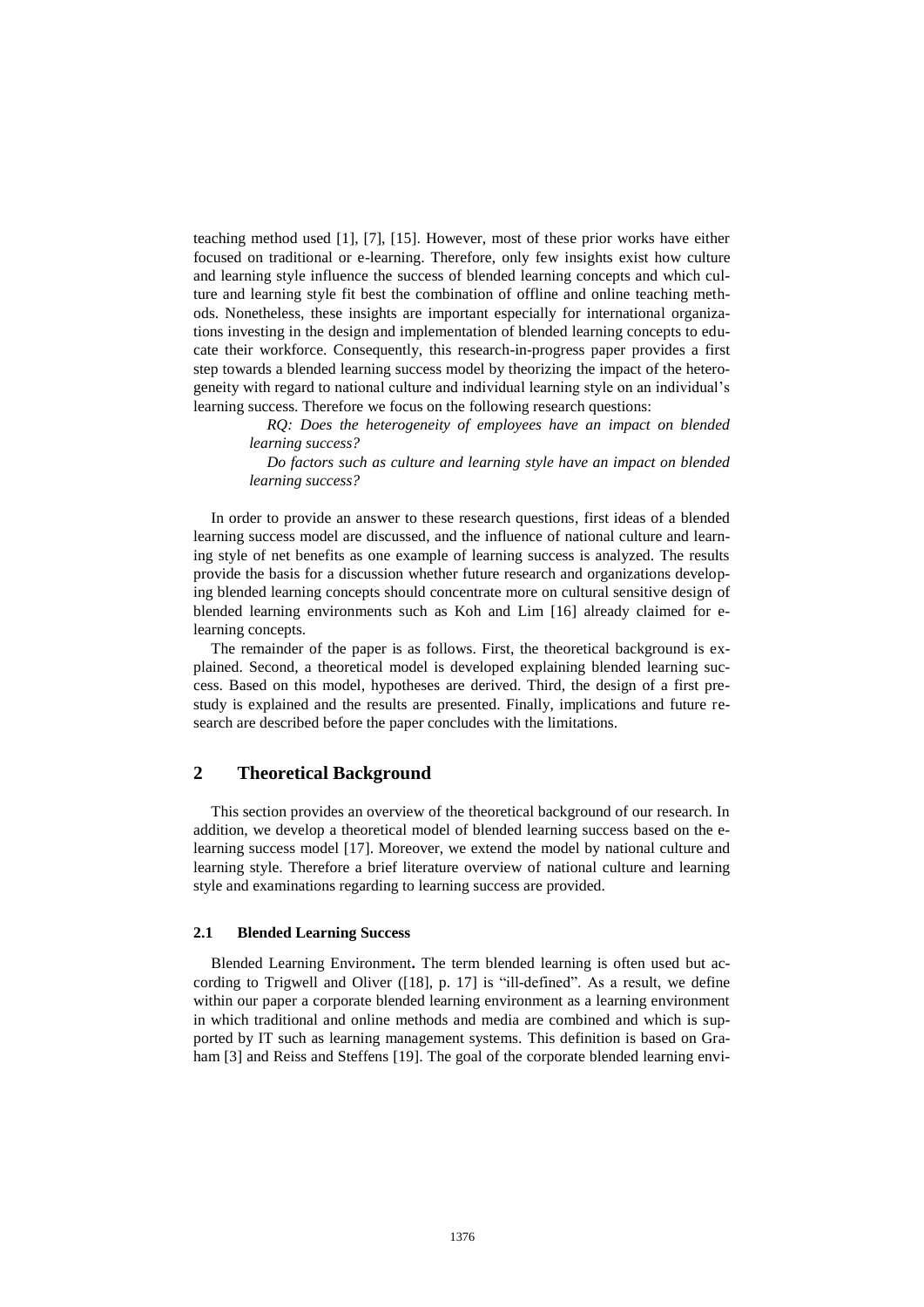ronment is to ensure continuous education of the employees. Consequently, blended learning environments bundle the strength and avoid the weakness of both traditional learning and e-learning. Traditional learning environments are characterized on a positive side by a rich social context. The instruction takes place in a classroom and face-to-face, learners have the possibility to interact and to get immediate feedback of the instructor or other learners [20-21]. E-learning environments offer the learner flexibility according to time, pace and place. A high amount of learners can be reached. As a negative aspect, social context is missing as communication often takes place through asynchronous discussion forums or through e-mail. The danger exists that online learners get lost in an unstructured learning environment. Moreover learners can feel isolated [21-23]. Dependent on the learning methods and media which are used in a learning environment, the learning environment can be characterized either as instructor- or learner-centered. In instructor-centered learning environments learners have a more passive part and receive the knowledge directly from the instructor. Methods such as lectures are used. In contrary, learner-centered environments include learners more in the learning process. Learners are actively involved and construct knowledge through activities such as group working [24-27].

Learning Success**.** Learning success can be examined through the evaluation of the learning environment. Often models such as Kirkpatrick's model [28-29] or the elearning success model of Holsapple and Lee-Post [17] are used [20], [30], [31].

Kirkpatrick's model evaluates traditional learning environments such as corporate education training. The model includes four levels. These levels focus on the satisfaction of learners, the ability to perform the newly acquired skills and also its impact on measurable profits [28-29]. In contrary, Holsapple and Lee-Posts's [17] e-learning success model concentrates on the evaluation of online learning environments. The model is based on DeLone and McLean's [33] information success model. It includes three different parts: design, delivery and outcome. Design has the dimensions system quality, information and service quality. System quality evaluates factors such as the learning system is easy to use or user friendly. Information quality characterizes whether the learning content is well-organized or effectively presented. Service quality considers the quality of instruction such as facilitation of student participation. The success of the delivery stage is measured by use and user satisfaction. The dimension use characterizes the usefulness of different learning methods and elements which are provided. The third stage outcome consists of net benefits. Positive and negative aspects are distinguished. Positive aspects include for instance the enhancement of learning. Negative aspects address things such as the lack of contact as learning takes place online [17], [33], [34], [35].

However, most studies focus on the evaluation of e-learning or traditional learning or comparisons between them (e. g. Joy II and Garcia [32]). In conclusion, less research focusing directly on blended learning environments evaluation is available.

For the evaluation of a blended learning environment we use Holsapple and Lee-Posts's [17] e-learning success model as a basis. As this model focuses on the success of e-learning systems, it has to be adapted to the characteristics of blended learning. For this reason, net benefits consider only positive aspects in our model. Positive aspects focus on enhanced learning, empowered learning and academic success.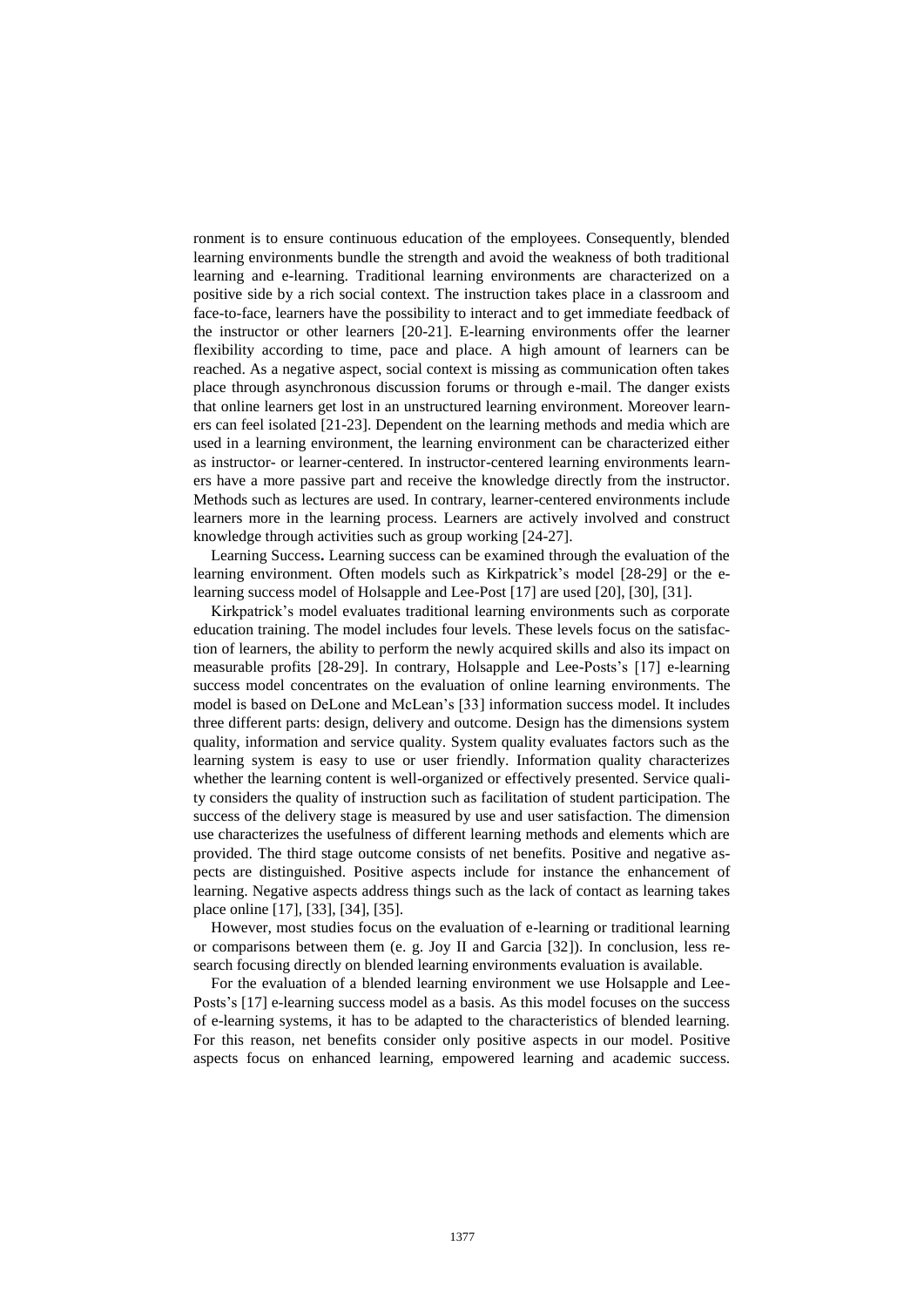Therefore the evaluation of the learning process and performance, the comprehensibility of the learning material and the perceived involvement of the learner in the learning progress are examined. Negative aspects such as lack of contact are removed because blended learning environments have both face-to-face and online learning methods. Contrary to traditional learning environments, blended learning environments are supported by IT. Often learning management systems or content management systems are used. An advantage is that learners have the possibility to manage and monitor their learning process through an overview of passed and still to pass courses. In addition, blended learning environments offer face-to-face components such as classroom learning so that learners can exchange problems regarding the ITsystem and do not get lost such as could be the case in an e-learning environment [21], [22], [36]. Consequently the three positive aspects stay in focus, and the negative ones are removed. We use this model as it provides us with three dimensions – design, delivery and outcome – a good starting point for the characterization of blended learning environment. The dimensions can be adapted to the needs of blended learning environments and expanded by additional dimensions or factors in future studies.

In the following, we focus on a first step of the outcome – in other words on the net benefits of blended learning environments – to discuss whether national culture and learning style have an impact on blended learning success and to discuss which cultural setting and learning style fit best with blended learning environments. This is in line with research that highlights that learning success is mostly correlated to learning outcome [7], [36], [37]. The other dimensions (design and delivery) of the e-learning success model are not used. Based on the results of this first step, further theorizing is necessary to also focus on the design and delivery components so that we may to explain blended learning success and the impact of culture and learning style in more detail. We use only the outcome component for our theoretical model.

#### **2.2 Learning Style**

Regarding the term learning style, a lot of different definitions exist. In this paper, we use the definition of Jonassen and Grabowsi ([14], p. 5) who define learning style as "*learner preferences for different types of learning and instructional activities.*" In this context, a lot of learning style inventories and models exist. The aim of these inventories and models is to divide learners in different groups to categorize learning methods that fit best with each group.

In our research, we use the VARK model as it offers an overview of learning style preferences in regards to information presentation and assimilation [38]. Blended learning environments present a mix of traditional and online learning so that the use of learning methods as well as the composition of learning material, in foreground learning material that is presented online, has to be considered. Learners can have different preferences such as the presentation of information mainly through charts and/or supported by text [1], [25], [38]. The VARK model focuses on the sensory mode preferences of learning and is therefore a good approach in regards to discerning preferences of blended learning environments. Learning styles are Visual (V),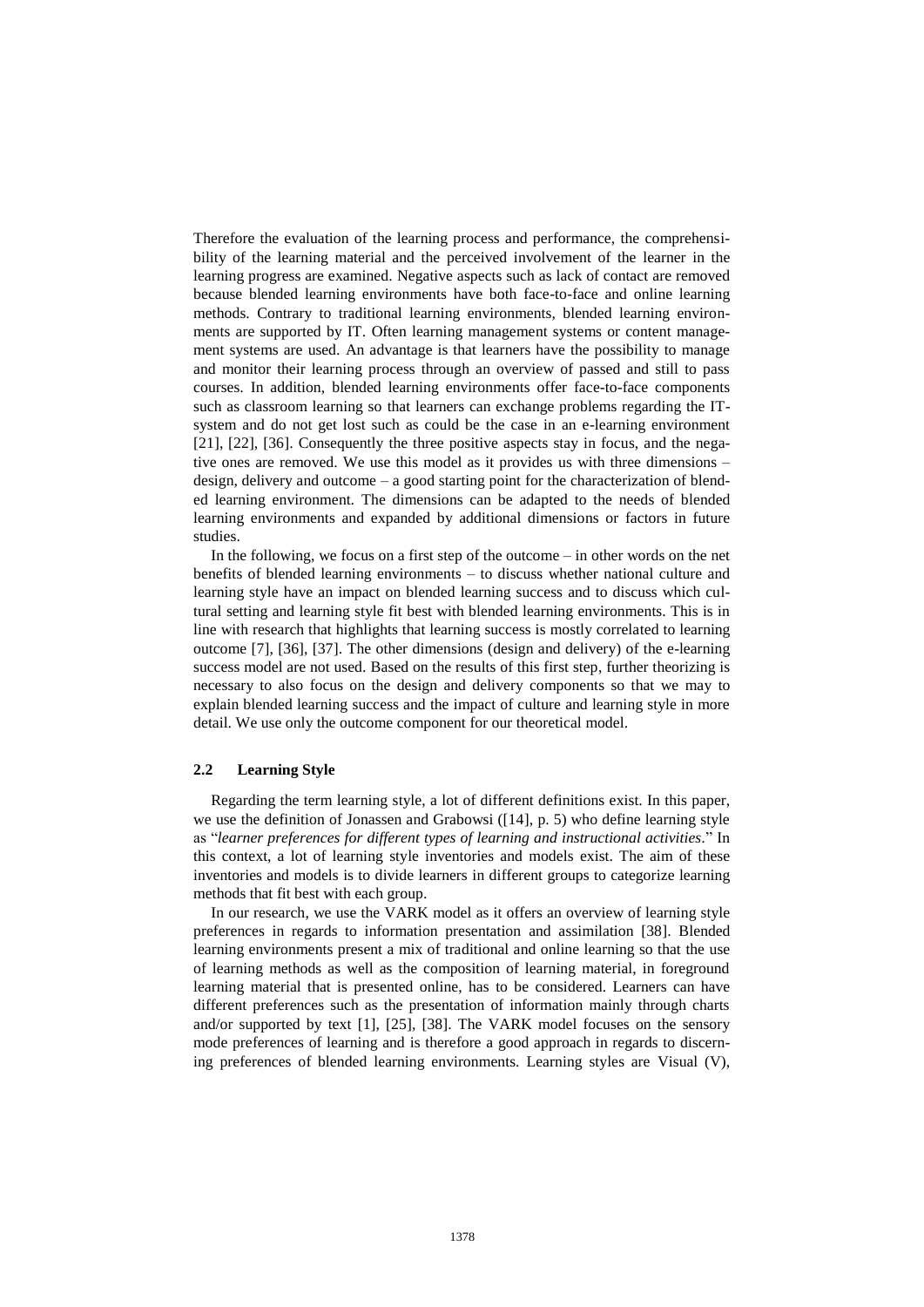Aural (A), Read/Write  $(R)$  and Kinesthetic  $(K)$ . In addition, learners can have more than one preference such as visual-aural (VA) or visual-aural-kinesthetic (VAK). In this regard they are called multi-mode learners [38]. As in the case of the VARK model, each learning style has appropriate learning activities and methods. Learning styles can be characterized according to their preferred sensory mode and activities that take place in their environment. For example, V-learners like demonstrations. They structure and remember thoughts by using lists. They are good in recognizing faces but forget names easily. Concerning the environment, they are less disrupted by noises but easily through movements or activities in their learning environment. Alearners prefer learning through explanations by other learners. They like discussions and dialogues to work out solutions for problems. Noises disturb them quickly. Rlearners tend to take notes in lectures or while working on difficult learning material. They draw things for memorizing. K-learners choose learning by doing. Hands-on experiences are very important for them. They need to touch things and be active. In conclusion, traditional classroom learning is less appropriate for them [15], [38].

Fleming [38] shows that learner have higher learning outcomes if they are trained by their preferred learning methods and activities. Eom et al. [7] examine learning style influences on learning outcome and satisfaction of online-learners. The results show that online-learners that are V- and R-learners are more satisfied with the online course. A reason for this is that online-learning environments often include less oral learning elements or hands-on experiences as could be provided in traditional learning environments. For this reason V- and R-learners are more addressed with regard to their learning preferences than K-learners who are more characterized as active learners that need to use touch or A-learners who like to discuss or listen to instructions [7]. Rakab [39] reveals also significant results in regards to learning style influences on knowledge acquisition of online-learners. The results of Drago and Wagner [15] indicate that online-learners are mostly V- and R-learners. Moreover, online learning seems more attractive to these two learning styles. Less satisfied are multi-mode learners and especially learners, who prefer all four sensory modes (V, A, R and K).

As blended learning environments combine online and traditional learning methods, we assume that multi-mode learners' preferences can be more addressed than single-mode learners. This leads to our first hypothesis H1:

*H1: The success of blended learning is dependent on different learning styles. H1a: Multi-mode learners have more success than other learning styles.*

#### **2.3 National Culture**

In general culture can be defined as "*learned ideas, values, knowledge, rules and customs shared by members of a collectivity*" (Holmes et al. [40], p. 157). In regards to different scopes, culture can be more specialized such as organizational or national culture. As we are interested in employees' heterogeneity of one organization we focus on national culture in the following [41]. According to Hofstede [42], national culture is a set of assumptions, values and behaviors which are shared among members of an ethnicity. It is mostly characterized by different dimensions. Hofstede [42] mentions power distance, uncertainty avoidance, individualism/collectivism and mas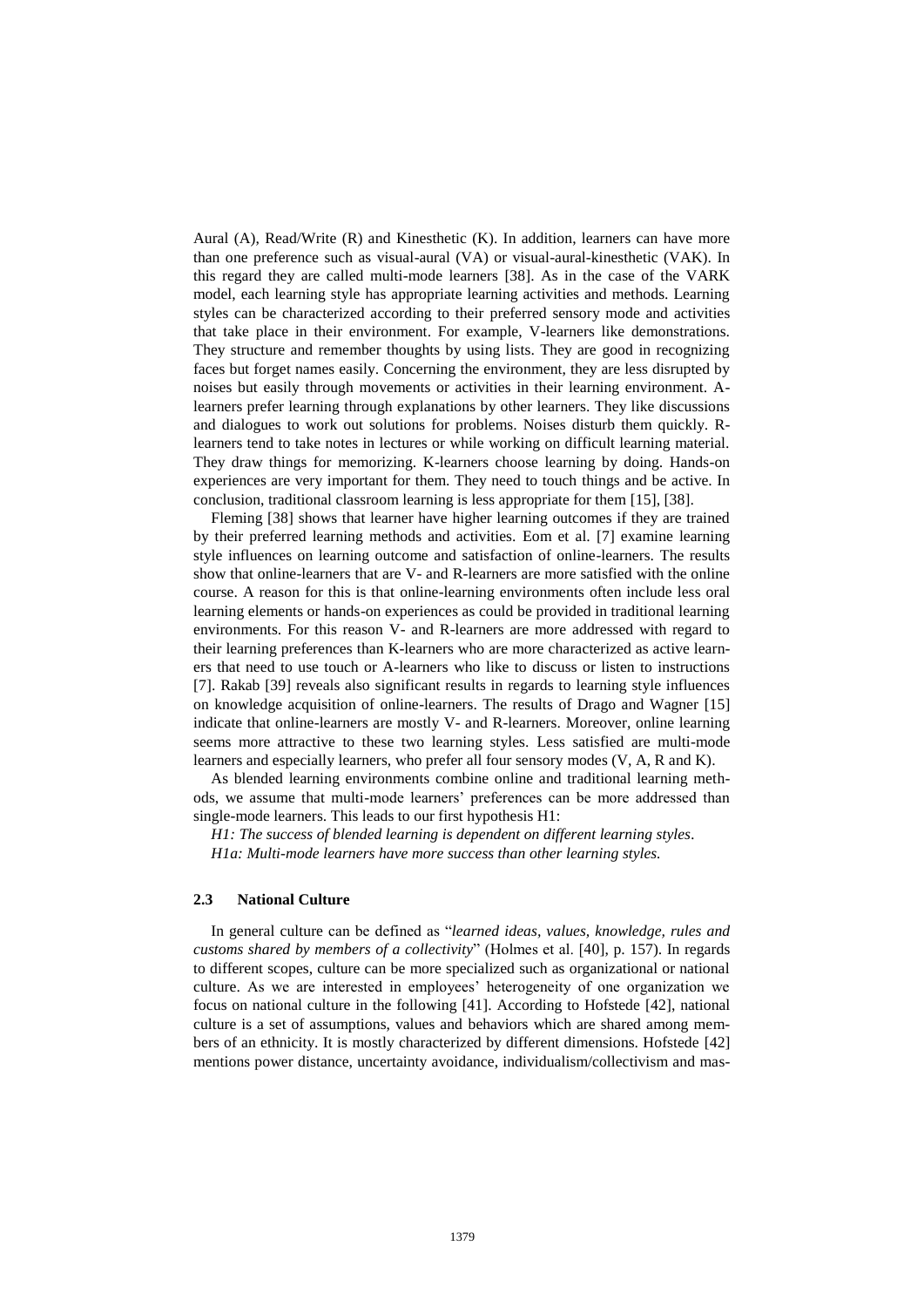culinity/femininity. In the deduction of the dimensions different behavior in social and working life such as family, school or working place results. In the following, some examples with regard to education are explained.

Power distance describes the division of power in a society. In low power distance societies, education is student-centered whereas education of high power distance societies is teacher-centered [13]. Uncertainty avoidance focuses on the extent of uncertainty about the future and the corresponding behavior. In societies which have a high index of uncertainty avoidance teachers have to answer everything. Teachers in countries with a small index of uncertainty avoidance do not need to know everything. Furthermore, individualism and collectivism are regarded as opposites. With the help of these two terms the relationship between the individual and the collectivity is explained. Collectivist-oriented societies are characterized by learners who put their hands up if the learning group agrees. In contrary, learners belonging to an individualistic society can decide by their own. The last dimension differentiates between masculinity and femininity. Value differences of working objectives between the genders are characterized. For men, advancement, earnings, training and up-to-dateness are important. Women focus more on friendly atmosphere, position security, physical conditions, manager and cooperation [13].

According to empirical examinations countries are classified according to their index of the different dimensions. Examples of countries that are characterized as low power distance and individualistic are Germany, Norway or the United States of America. France and Spain are classified as high power distance and individualistic societies. Japan and Indonesia can be mentioned as examples for high power distance and collectivist societies. Costa Rica is the only country which is analyzed as a low power distance and collectivistic society [13].

Hofstede's [13] cultural dimensions, 'individualism vs. collectivism' and 'power distance', have impact on the way of learning and behaving in traditional face-to-face learning environments. Learners belonging to a low power distance culture are openly encouraged and express their own opinions. They ask questions and argue against the teacher's opinion if they do not agree. Knowledge is also created through discussions and not only delivered by the teacher. Moreover, learners from collectivistic cultures such as Japan need to observe non-verbal communication such as gestures, facial expressions and timing [43-45].

According to Djojosaputro et al. [46], e-learning environments are more suitable for learners from an individualist and low power distance relationship cultural background. Students with a high power distance cultural background expect that the knowledge comes from the instructor rather than building knowledge by themselves through discussion or interaction [13]. Chinese learners, for example, need strong instruction in e-learning environments because they are insecure in regards to discussing their own ideas and opinions. As a result they would not use online forums if problems arise [47].

Nonetheless, less research is available regarding cultural impacts concerning blended learning environments. The focus is on either traditional learning environment or e-learning environments (e.g. Cong and Earl [47]; Hall [48]; Stieghorst and Edmundson [49]). As findings above show that learners from a collectivistic and high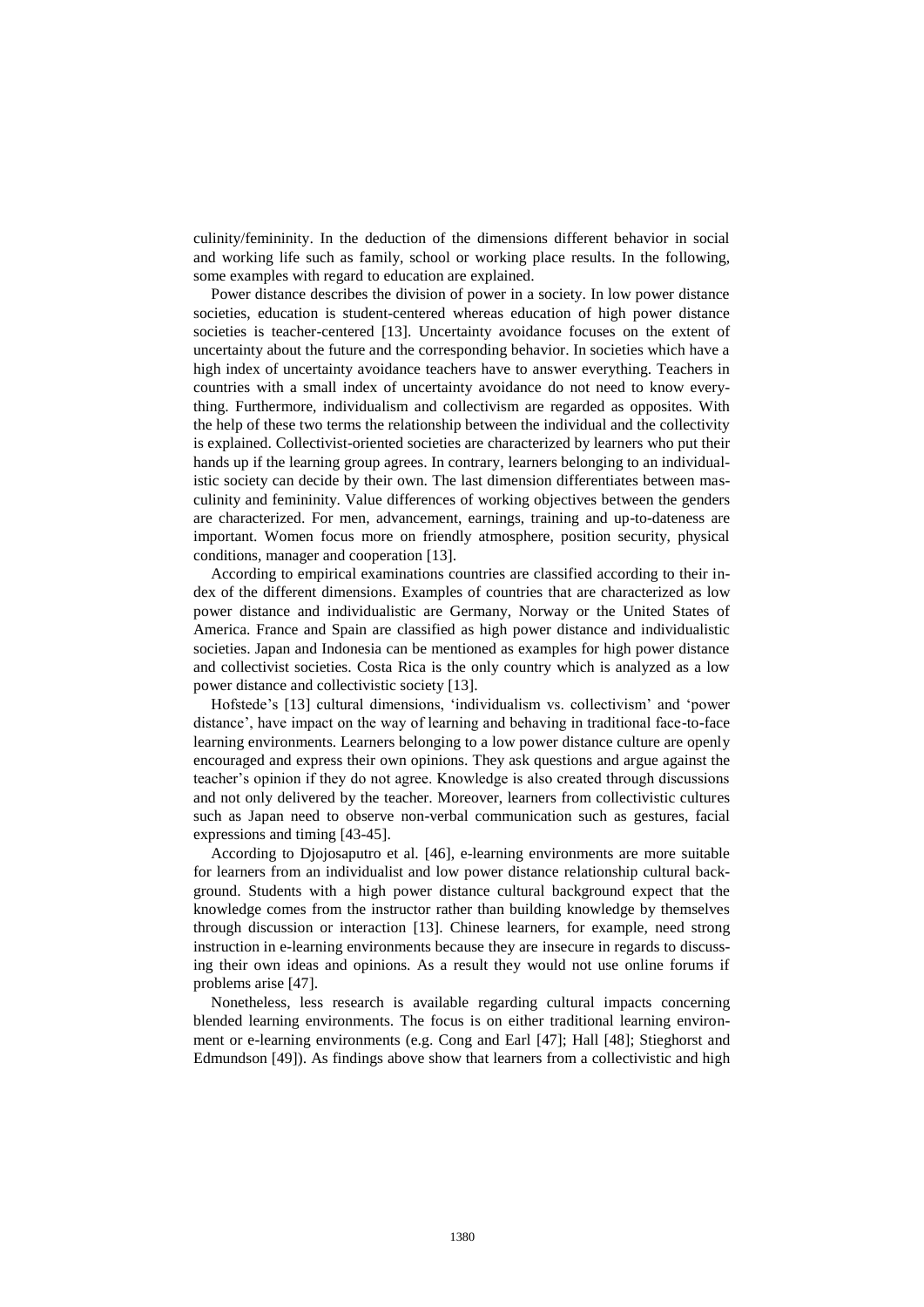power distance cultural background prefer strong instructional oriented learning methods [13], [47], we imply that these learners have higher success in an instructorcentered blended learning environment than learners from cultures which are characterized as individualistic and low power distance. Consequently, we propose the second hypotheses H2:

*H2: Blended Learning success is dependent on national cultural differences.*

*H2a: In a strong instructor-centered blended learning environment learners belonging to high power distance and collectivistic societies have more success than learners belonging to a low power distance and individualistic society.*

Moreover, Hofstede [13] states that learners from individualist societies have different learning styles than learners belonging to a collectivist society. Dunn and Griggs [50] imply that cultural groups have different learning styles. In addition they notice that learning styles empower the cultural differences. Gao and Raul [51] identify differences of cognitive styles between eastern and western cultures. German and Chinese preferences with regard to social media use are the subject of focus. For Germans the relationship to their social contacts within the system and the authenticity of the system is more important than for Chinese. Eastern cultures such as China think in a concrete, holistic and relational way whereas western cultures think more analytic, functional and abstract [52]. Supplemented by the national culture dimensions individualism/collectivism and power distance as well as related behavior in education of the learners, we deduce the third hypothesis H3:

*H3: Learning style preferences are dependent on national cultural differences.*

*H3a: Learners belonging to a low power and individualistic culture are more A(ural) and K(inesthetic)- learners than learners belonging to a high power and collectivistic culture.*

In conclusion, our research model focuses on net benefits as one aspect of blended learning success and the impact of national culture and learning style on net benefits.

# **3 Research Setting**

The next section describes a first research setting including the sample and methodology which has been used to test the three derived hypotheses. For the evaluation a pre-study has been conducted in an international organization. In this pre-study a first research model for blended learning success is created and tested.

#### **3.1 Sample**

The survey, which is described in the next section, has been handed out to employees of an international company in the medical sector. The target group has a continuous need of education resulting from their job activities and tasks. Employees' job activities and tasks are primarily to train customers on the product portfolio of the company. Therefore employees work at various sites worldwide/from different departments worldwide and spend most of their working time with the customers or participating in training on new products. Due to their working experience and their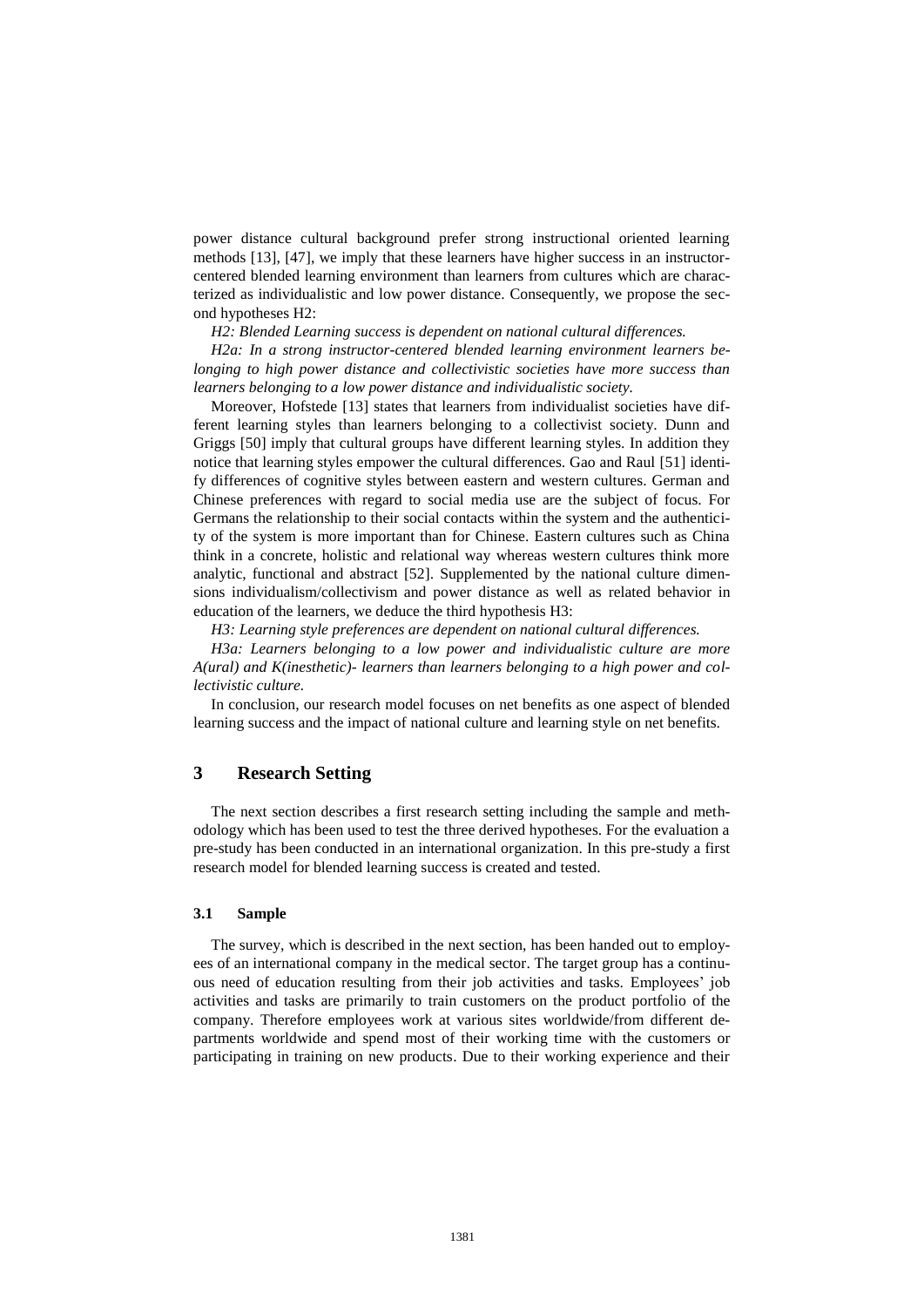former jobs employees have different experience with regard to blended learning. In general, they are used to blended learning as a result of the huge amount of continuous training. Education is offered through a blended learning environment including classroom-training and different online learning methods such as webcasts, e-learning or web-based-courses and virtual classrooms. In addition, an IT-system is used. Each employee has an account to the IT-system in order to book courses and to get an overview of his completed and outstanding courses to ensure his knowledge is up to date. In summary, the blended learning environment can be characterized as more instructor-centered. The learning methods used focus on an efficient delivery of knowledge.

#### **3.2 Methodology**

A survey is developed and distributed in classroom courses and through the intranet of the company. In this survey learning style is evaluated through the VARK questionnaire of Fleming [53], which is free and available online. In our study, we use the version including 16 items. These items describe daily situations of the learner and their preferences of reaction. For each item four possible reactions are available. The learner can then mark all his preferences such as one, two, three or all four. In order to figure out the learner's national culture, his/her nationality is asked. Then a classification to a cultural group has been made based on Hofstede's [13] analysis of 50 countries and three regions in regards to the national culture dimensions individualism/collectivism and power distance. The results identify six society clusters (Hofstede [13], p. 217). The blended learning success is measured through a selection of six items focusing on the net benefits of the blended learning environment (e.g. 'the blended learning environment enables me to control when and where to learn') of Holsapple and Lee-Post's [17] based on the third dimension of the e-learning success model, [34] using a seven-level Likert-scale from strongly disagree to strongly agree. The items are adapted to the requirements of a blended learning environment.

Of the target group of approximately 160 persons, 81 respond to the survey (response rate  $= 50.6 %$ ). 39 male and 42 female participants from 25 different countries are reached by the survey. Participants from the different countries are added to five clusters. Cluster one (Australia, Canada, Great Britain, Netherlands and USA) and two (Austria, Germany, Norway, Sweden and Switzerland) are characterized as 'low power distance/individualistic'. Cluster three (Belgium, France, Italy, South Africa and Spain) is classified as 'high power distance/individualistic', cluster four (Arab Countries, Brazil, Greece, Japan) and five (Hong Kong, Indonesia, Portugal, Singapore, Taiwan) as 'high power distance/collectivistic'. The learning style is evaluated through the manual of Fleming  $[53]$ . Of the 81 participants six V-, 26 A-, 15 R-, 23 K- and 11 multi-mode learners are identified. Ten of the multi-mode learners are bimode learners (one VR-, two VK-, one AR-, four AK- and two RK-learners) and one is a tri-mode learner (ARK).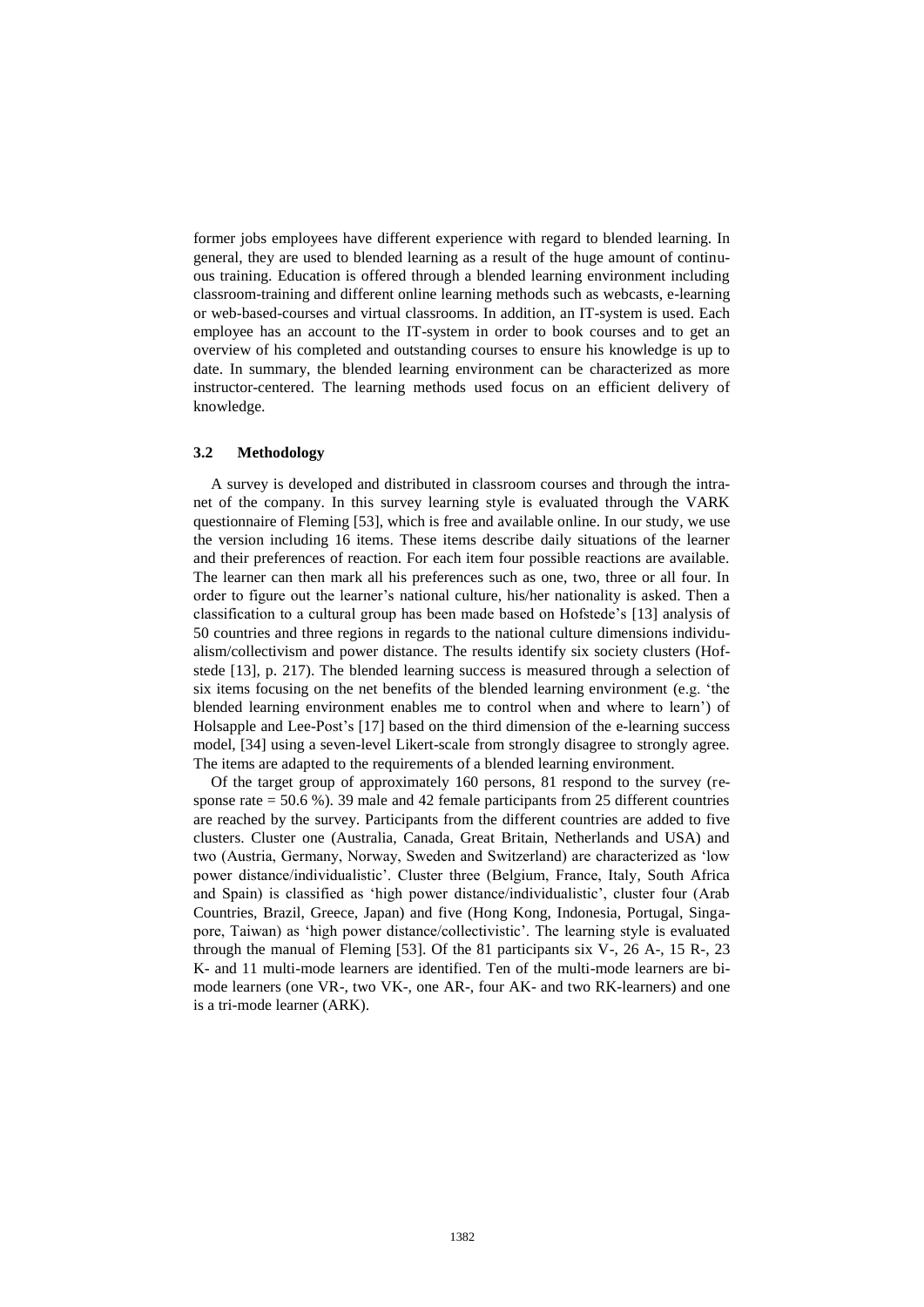# **4 Results**

For the analysis of our hypotheses, IBM SPSS statistics (version 21) is used. To ensure consistency of the measurement instrument net benefits, we conducted tests regarding the reliability and validity (see Table 1). The factor loading tests reveals that all items are above the recommend threshold of 0.7 [54]. Therefore indicator reliability is confirmed. In order to operationalize construct reliability, we calculate Cronbach's Alpha which is above the recommended value of 0.7 by Hair et al. [55] and indicates construct reliability.

To test the first hypothesis (H1) mean values of blended learning success of different learning styles (V-, A-, R-, K- and multi-mode learners) are compared and Kruskal-Wallis test is performed. These methods are chosen as a result of the characteristics of the variables. Learning style is a nominal variable and net benefits are interval scaled [56-57].

| <b>Net</b> | Loadings | <b>Cronbach's Alpha</b> |
|------------|----------|-------------------------|
| benefits   | 0.926    | 0.948                   |
|            | 0.906    |                         |
|            | 0.897    |                         |
|            | 0.894    |                         |
|            | 0.887    |                         |
|            | 0.840    |                         |

**Table 1.** Loadings and Cronbach's Alpha of measurement net benefits

In addition, normality and homogeneity of variance are tested. Whereas the results of Levene test ( $F = 0.441$ ,  $p = 0.779$ ) shows homogeneity of variance, the results of Shapiro-Wilk test (see Table 2 above) reveals no normality of variables.

The comparison of mean values and the results of the Kruskal-Wallis test are illustrated in Table 2. The Kruskal-Wallis test does not indicate any significant difference  $(p = 0.418)$ . In addition to this, the mean values of net benefits of different learning styles show no tendency for strong differences. Hence, H1 has to be rejected.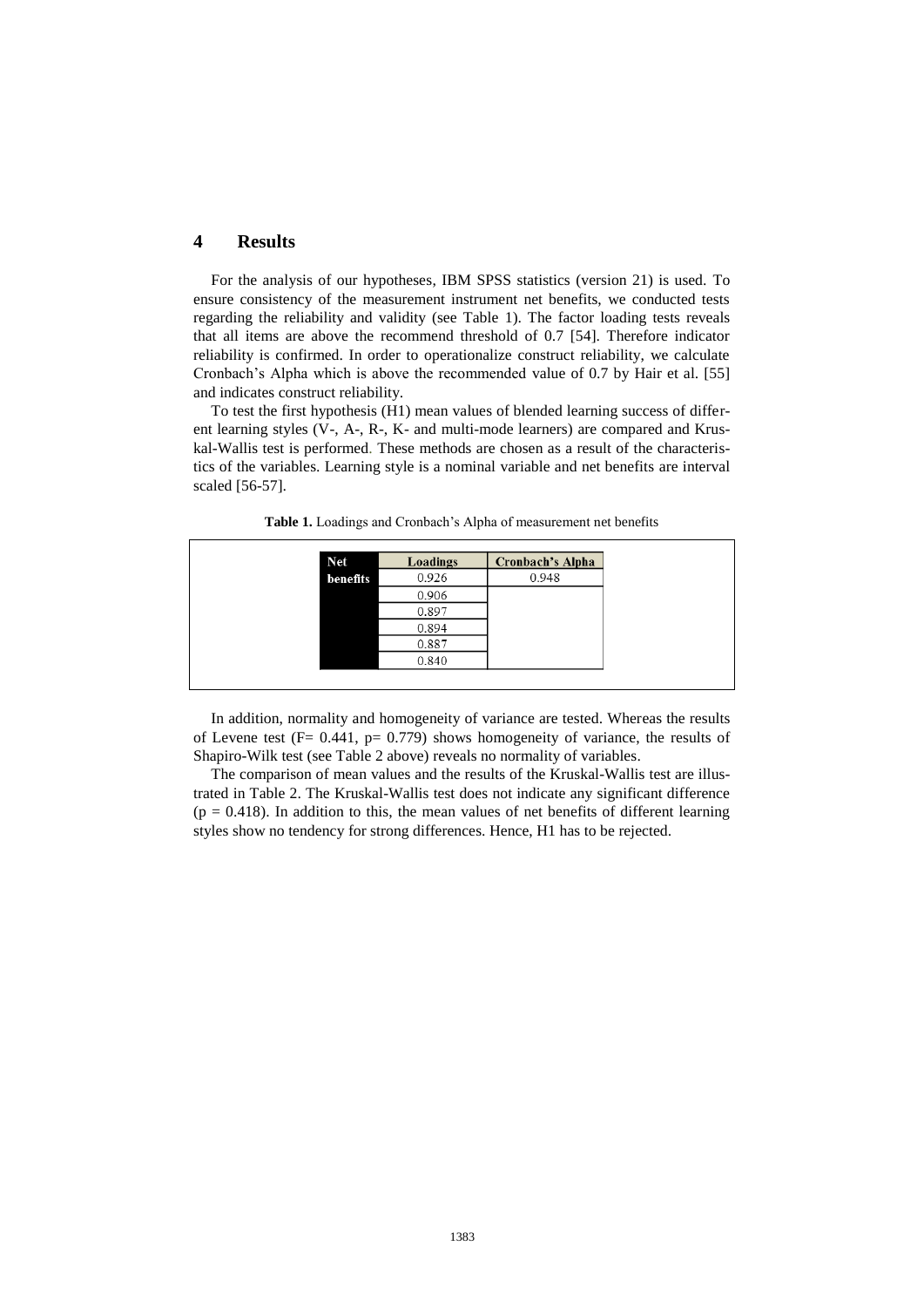| <b>Net</b> |                                       | Mean  | <b>SD</b>      | ${\bf N}$ |                   | <b>Shapiro-Wilk</b> |       |  |
|------------|---------------------------------------|-------|----------------|-----------|-------------------|---------------------|-------|--|
| benefits   |                                       |       |                |           | <b>Statistics</b> | df                  | p     |  |
|            | $V($ isual $)$                        | 5.167 | 1.696          | 6         | 0.864             | 6                   | 0.202 |  |
|            | A(ural)                               | 5.029 | 1.277          | 25        | 0.892             | 25                  | 0.012 |  |
|            | R(ead/Write)                          | 4.923 | 1.659          | 16        | 0.902             | 16                  | 0.86  |  |
|            | K(inesthetic)                         | 5.139 | 1.304          | 24        | 0.944             | 24                  | 0.198 |  |
|            | multi                                 | 5.153 | 1.360          | 10        | 0.841             | 10                  | 0.046 |  |
|            |                                       |       |                |           |                   |                     |       |  |
|            | <b>Net benefits</b><br>Learning style |       | $x^2$<br>3.915 |           | df                | p<br>0.418          |       |  |
|            |                                       |       |                |           | 4                 |                     |       |  |

**Table 2.** Comparison of mean values and results Shapiro-Wilks (above) and Kruskal-Wallis test (below)

For the validation of the second hypothesis, mean values of society clusters are compared and a Kruskal-Wallis test is performed. According to first hypothesis, we prove normality (Shapiro-Wilk test) and homogeneity of variables (Levene test). The homogeneity of variance can be confirmed  $(F= 1.803, p = 0.138)$ . The results of the Shapiro-Wilk test are included in Table 3 and show no normality of variables.

In order to get a detailed analysis as well as a result of the small samples of clusters, Mann-Whitney test between the low power distance/individualistic and high power distance/collectivistic clusters supplement the analysis [56-57]. Table 3 offers the results of the comparison of the mean values, of the Kruskal-Wallis test and of the Mann-Whitney tests. The Kruskal-Wallis test shows no significance. In contrary the detailed analysis of the individual clusters through Mann-Whitney tests identifies highly significant differences [57] between blended learning success of low power distance/individualistic and high power distance/collectivistic clusters. Consequently, hypothesis H2 in which we assume national culture differences with regard to blended learning success can be supported.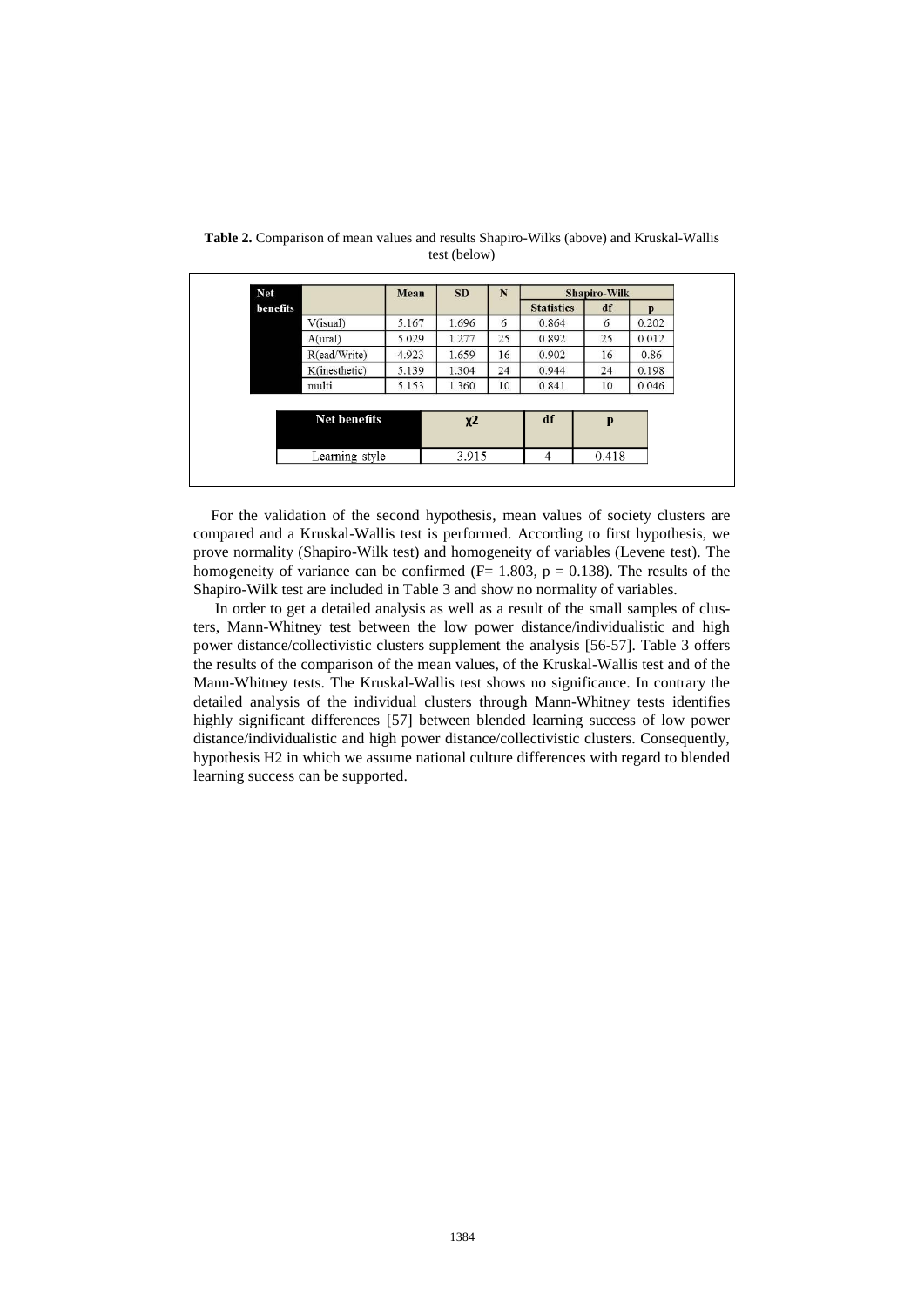|          | <b>Net</b>                    |       | Mean  | <b>SD</b>      | $\mathbf N$    | <b>Shapiro-Wilk</b> |                |          |              |                      |
|----------|-------------------------------|-------|-------|----------------|----------------|---------------------|----------------|----------|--------------|----------------------|
|          | benefits                      |       |       |                |                | <b>Statistics</b>   |                | df       | p            |                      |
|          | Cluster 1                     |       | 5.001 | 1.312          | 19             | 0.829               |                | 19       | 0.003        |                      |
|          | (Low power<br>distance;       |       |       |                |                |                     |                |          |              |                      |
|          | Individualistic)              |       |       |                |                |                     |                |          |              |                      |
|          | Cluster 2                     |       | 5.035 | 1.165          | 23             | 0.946               | 23             |          | 0.236        |                      |
|          | (Low power<br>distance;       |       |       |                |                |                     |                |          |              |                      |
|          | Individualistic)              |       |       |                |                |                     |                |          |              |                      |
|          | Cluster 3                     |       | 4.857 | 1.645          | 18             | 0.919               |                | 18       | 0.122        |                      |
|          | (High power                   |       |       |                |                |                     | $\tau$         |          | 0.490        |                      |
|          | distance;                     |       |       |                |                |                     |                |          |              |                      |
|          | Individualistic)<br>Cluster 4 |       | 6.191 | 0.710          | $\overline{7}$ | 0.923               |                |          |              |                      |
|          | (High power                   |       |       |                |                |                     |                |          |              |                      |
|          | distance;                     |       |       |                |                |                     |                |          |              |                      |
|          | collectivistic)               |       |       |                |                |                     |                |          |              |                      |
|          | Cluster 5                     |       | 5.208 | 1.876          | 8              | 0.892               |                | 8        | 0.246        |                      |
|          | (High power<br>distance;      |       |       |                |                |                     |                |          |              |                      |
|          | collectivistic)               |       |       |                |                |                     |                |          |              |                      |
|          |                               |       |       |                |                |                     |                |          |              |                      |
|          | <b>Net benefits</b>           |       |       |                | $x^2$          |                     | df             |          | $\mathbf{p}$ |                      |
|          | National culture              |       |       |                | 6.678          |                     | $\overline{4}$ |          | 0.154        |                      |
|          |                               | Mean  |       | <b>SD</b>      |                | $\mathbf{U}$        |                | r        |              |                      |
|          | Cluster 1                     | 5.001 |       | 1.312          |                | 22.500              |                | $-0.503$ |              |                      |
|          | Cluster 4                     | 6.191 |       | 0.710          |                |                     |                |          |              | р<br>$0.01**$        |
|          | Cluster 2                     | 5.035 |       |                |                | 30.000              |                | $-0.454$ |              |                      |
|          | Cluster 4                     | 6.191 |       | 1.165<br>0.710 |                |                     |                |          |              |                      |
| benefits | Cluster 3                     | 4.857 |       | 1.645          |                | 28.500              |                | $-0.420$ |              | $0.013*$<br>$0.036*$ |
|          | Cluster 4                     | 6.191 |       | 0.710          |                |                     |                |          |              |                      |

**Table 3.** Comparison of mean values and results Shapiro-Wilks (above), Kruskal-Wallis test and Mann-Whitney tests (below)

The third hypothesis H3 is tested through a cross-table including the two nominal variables and complemented by a chi square test [56-57]. Table 4 presents the crosstable. The results of the chi square show significant results ( $\chi$ 2 = 30.872, df = 16, p = .014). Concerning the cross-table, tendency of the clusters to learning style preferences are visible. As a result the hypothesis H3 can be supported. Differences between learning style preferences of the national culture clusters are verified.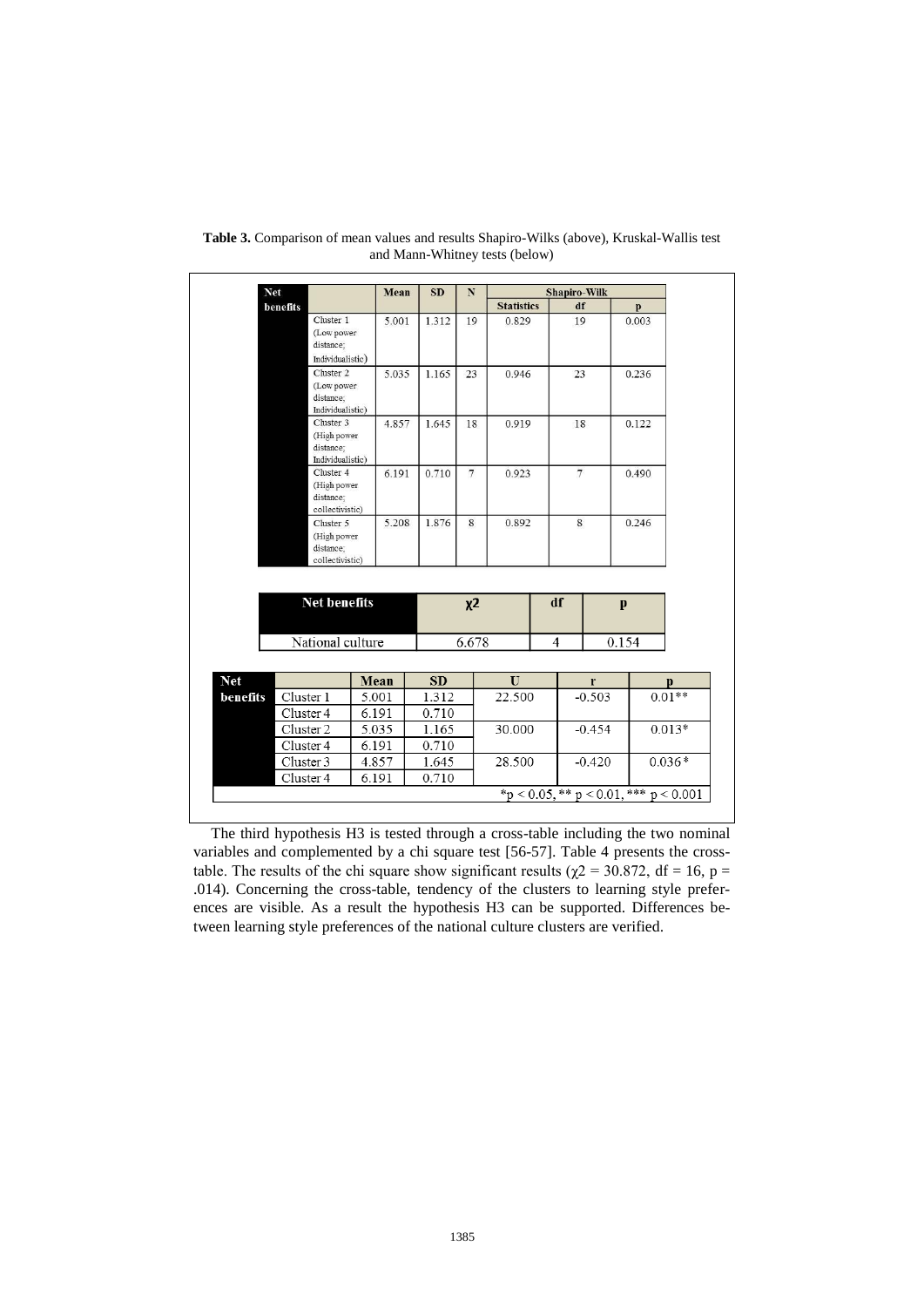#### **Table 4.** Cross-table

|                 |           | $V$ (isual) | A(ural) | R(ead/Write) | K(inesthetic) | Multi | Total |
|-----------------|-----------|-------------|---------|--------------|---------------|-------|-------|
| <b>National</b> | Cluster 1 |             |         |              |               |       | 19    |
| <b>Culture</b>  | Cluster 2 |             |         |              |               |       | 26    |
|                 | Cluster 3 |             |         |              |               |       | 18    |
|                 | Cluster 4 |             |         |              |               |       |       |
|                 | Cluster 5 |             |         |              |               |       | 10    |
|                 | Total     |             | 26      | 15           | 23            |       | 81    |

# **5 Discussion**

Our results reveal the rejection of the hypothesis H1 and the support of the hypotheses H2 and H3. Hypothesis H1 implies the differences of blended learning success in regards to learning style preferences and in foreground a higher success for multimode learners. The highest value is reached by the visual learners but strongly followed by the multi-mode and kinesthetic learners. In this context, it can be assumed that the sample of different learning styles is too small in order to get significant results. It is also interesting that only a few participants are identified as multi-mode learners. Multi-mode learners present only 13.6 % of the sample. The results of other studies evaluating the VARK learning style show higher proportions (e.g. Brown et al. [58]; Frey et al. [59]). Consequently, we assume that the small amount of multilearner in our sample is the reason for no significant differences according to the Kruskal-Wallis test. In order to get a clear impression of learning style impacts on blended learning environments, another study including a larger sample is desirable and which shows a similar distribution as indicated as normal by Brown et al. [58] or Frey et al. [59]. Besides, an examination that uses another learning style inventory might be considered as with using the VARK model no significant results can be observed.

Regarding the hypothesis H2, national culture differences of blended learning success are identified. As our evaluated blended learning environment can be characterized as instructor-centered, the highest mean are stated by society cluster four which is characterized as high power distance and collectivistic. Individualistic and low power distance-oriented clusters have smaller mean values. Hence, national culture can be mentioned as an important aspect which should be considered for effective and efficient design and delivery of learning content. Our results indicate that an instructor-centered blended learning fits best with high power distance/collectivistic cultural background of a learner. However, as cluster three and four identify also significant results regarding the performed Mann-Whitney tests, a closer look to the countries belonging to the two clusters is necessary. Cluster four includes Arab countries, Japan, Brazil and Greece whereas cluster three contains Hong Kong, Indonesia, etc. which should be evaluated by future research.

Mainly focusing on Hofstede [13] and other studies, we also assume the hypothesis H3 which implies national culture impacts on learning style preferences. The chi square test shows significant results. The cross-table identifies tendency of the society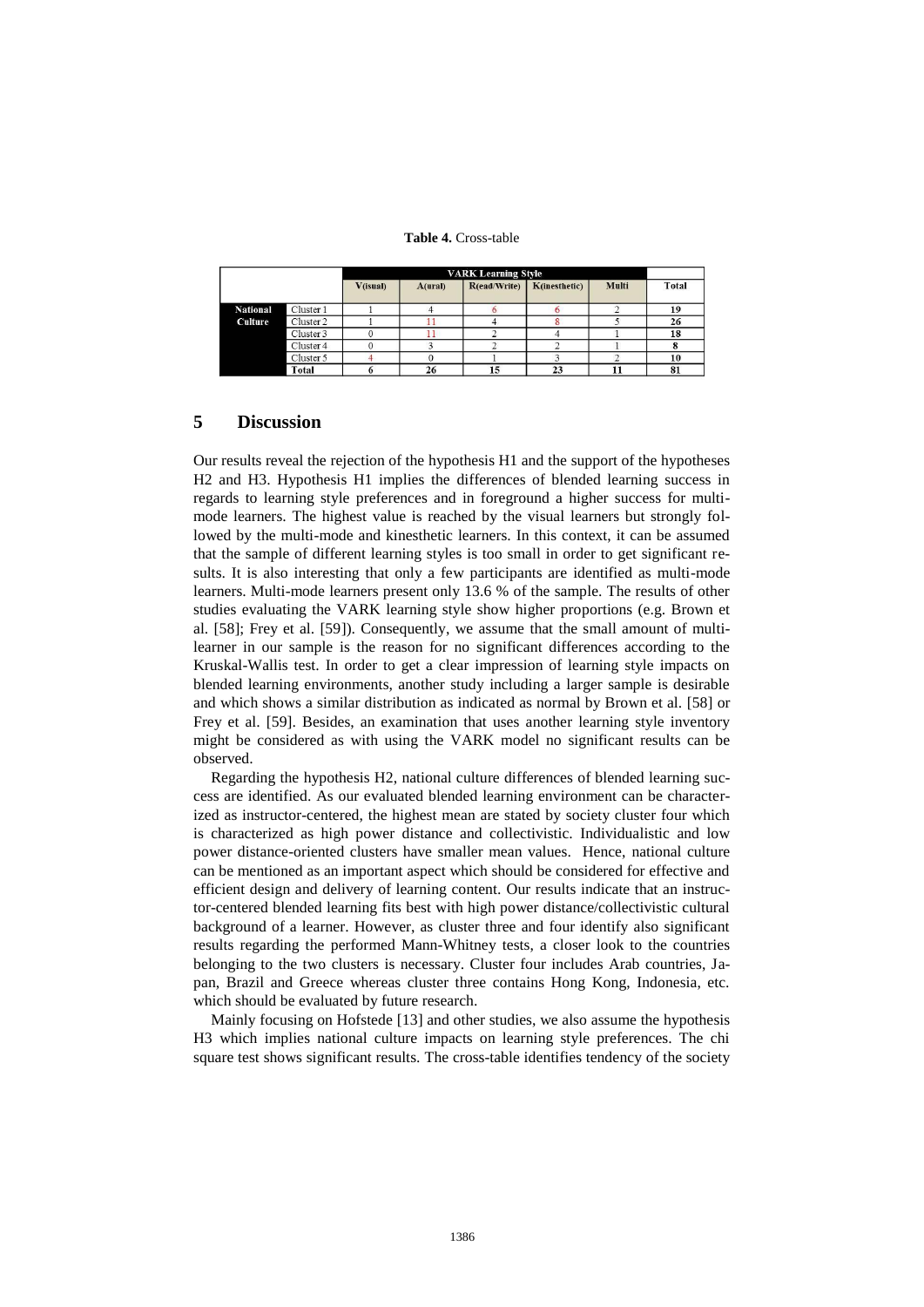clusters to learning style preferences such as the cluster three is aural-oriented or cluster five visual. Thus, collectivistic-minted clusters are more focusing on visual learning whereas individualistic-minted clusters prefer more aural-supported learning. However, no cultural tendency in regards to multi-mode learners is noticeable. As already mentioned above, this can be a consequence of the small sample followed by small sub-groups. Therefore another study with an enlarged sample is required to further analyze and discuss the effect of national culture on learning style and consequently, the mediation effect of learning style for the impact of national culture on blended learning success.

These first results already have an important implication. As discussed above national culture has an impact on blended learning success. Therefore cultural sensitive design of learning environments such as already required for e-learning by Koh and Lim [16] is necessary. Corporate education has to consider national culture and related learning preferences, expectations and needs.

Nonetheless, this research-in-progress paper is limited by the fact that we focus only on the third stage of the e-learning success model of Holsapple and Lee-Post [17] which we adapt to requirements of blended learning environments. Consequently, the two other stages design and delivery are missing. In order to extend our theorizing and empirical research, further research on this topic will be done in the next months. The influence of national culture and learning style on blended learning design and delivery in corporate education will be examined in order to investigate potential mediation effects through these variables on learning outcome. Furthermore, taking design and delivery into account, an analysis of the effectiveness and efficiency of learning methods and media which enables active, constructivist and collaborative learning especially for learners with different cultural backgrounds and learning styles is possible.

The e-learning success model is applied for the first time in a blended learningcontext. As a result items have to be adapted or reduced which can have an influence on validity and reliability. Another limitation can be seen in the small sample of 81 participants. Although 25 different nationalities are identified, the society clusters are small.

### **References**

- 1. Harris, P., Connolly, J. and Freeney, L. "Blended Learning: overview and recommendations for successful implementation," *Industrial and Commercial Training* (41:3), 155-163 (2009).
- 2. O'Connor, C., Mortimer, D. and Bond, S.: "Blended Learning: Issues, Benefits and Challenges," *International Journal of Employment Studies* (19:2), 62-82 (2011).
- 3. Graham, C. R.: "Blended Learning Systems: Definition, Current Trends, and Future Directions," in *The Handbook of Blended Learning. Global Perspectives, Local Designs*, C. J. Bonk and C. R. Graham (eds.), Pfeiffer, San Francisco, Calif, 3-21 (2006).
- 4. Guzzo, T., Grifoni, P. and Ferri, F.: "Social Aspects and Web 2.0 Challenges in Blended Learning," in *Blended Learning Environments for Adults: Evaluations and Frameworks*, P. Anastasiades (eds.), Hershey, PA: Information Science, 35-49 (2012).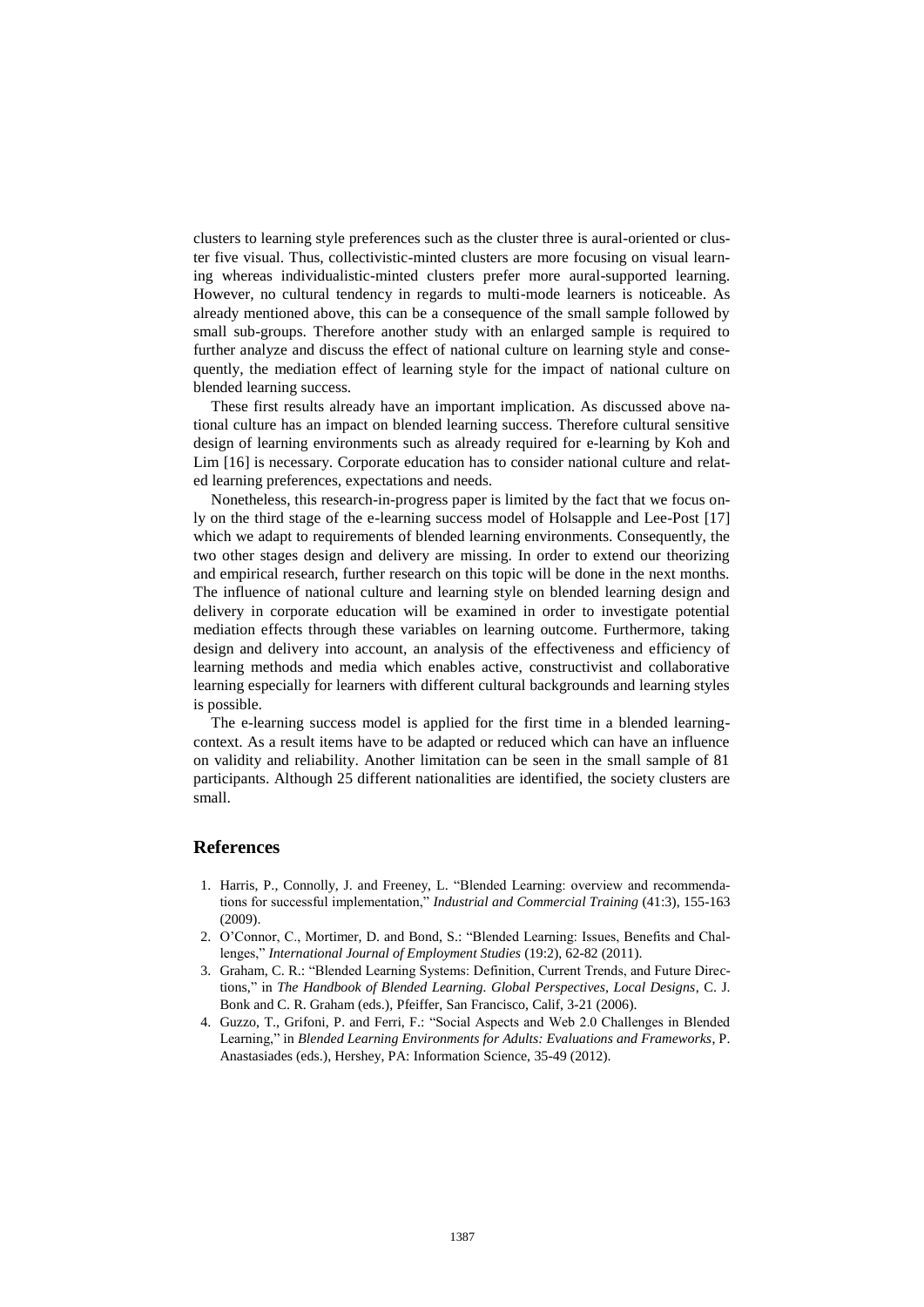- 5. Reiss, M. and Steffens, D.: "Hybrid Toolboxes: Conceptual and Empirical Analysis of Blending Patterns in Application of Hybrid Media," *Technological and Economic Development of Economy* (16:2), 305-326 (2010).
- 6. Singh, H.: "Blended Learning and Work. Real-Time Work Flow Learning," in *The Handbook of Blended Learning. Global Perspectives, Local Designs*, C. J. Bonk and C. R. Graham (eds.), Pfeiffer, San Francisco, Calif, 474-490 (2006).
- 7. Eom, S. B., Wen, H. J. and Ashill, N.: "The Determinants of Students' Perceived Learning Outcomes and Satisfaction in University Online Education: An Empirical Investigation," *Decision Sciences Journal of Innovative Education* (4:2), 215-235 (2006).
- 8. Stevens, G. H. and Frazer, G. W.: "Coaching. The Missing Ingredient in Blended Learning Strategy," Performance Improvement (44:8), 8-13 (2005).
- 9. Johnson, N., List-Ivankovic, J., Eboh, W. O., Ireland, J., Adams, D., Mowatt, E. and Martindale, S.: Research and evidence based practice: Using a blended approach to teaching and learning in undergraduate nurse Education," Nurse Education in Practice (10:1), 43-47 (2010).
- 10. Bulut, S.: "A cross-cultural study on the usage of cooperative learning techniques in graduate level education in five different countries," *Revista Latinamericana De Psicologia* (42:1), 111-118 (2010).
- 11. Jarvis, P., Holford, J. and Griffin, C.: *The Theory and Practice of Learning*, Kogan Page, London (1998).
- 12. Chuang, S.-F.: "The relationship between cultural values and learning preference: the impact of acculturation experiences upon East Asians," *International Journal of Training and Development* (16:1), 1-22 (2011).
- 13. Hofstede, G.: Culture's Consequences: Comparing Values, Behaviors, Institutions and Organizations Across Nations, (2nd edn.) Sage Publications, London (2001).
- 14. Jonassen, D. H. and Grabowski, B. L. H.: *Handbook of individual differences, learning, and instruction*, L. Erlbaum Associates, Hillsdale, N. J. (1993).
- 15. Drago, W. A. and Wagner, R. J.: "Vark Preferred Learning Styles and Online Education," *Management Research News* (27:2), 1-13 (2004).
- 16. Koh, E. and Lim, J.: "A Review of the Development of Information Technology and Education: The Role of Culture," in *PACIS 2006 Proceedings*, Paper 59 (2006).
- 17. Holsapple, C. W. and Lee-Post, A.: "Defining, assessing, and promoting e-learning success: An Information System perspective," *Decision Sciences Journal of Innovative Education* (4:1), 67-85 (2006).
- 18. Oliver, M. and Trigwell, K..: "Can 'Blended Learning' Be Redeemed?" e-learning (2:1), 17-26 (2005).
- 19. Reiss, M. and Steffens, D.: "Hybrid Toolboxes: Conceptual and Empirical Analysis of Blending Patterns in Application of Hybrid Media," *Technological and Economic Development of Economy* (16:2), 305-326 (2010).
- 20. Acton, T., Hill, S. and Scott, M.: "E-education Keys to Success for Organisations," in *BLED 2005 Proceedings*, Paper 21 (2005).
- 21. Hill, T., Chidambaram, L. and Summers, J.: "A Field Experiment in Blended Learning. Performance Effects of Supplementing the Traditional Classroom Experience with a Webbased Virtual Learning Environment," in *AMCIS 2013 Proceedings* (2013).
- 22. Gunasekaran, A., McNeil, R. D. and Shaul, D.: "E-learning: research and applications," *Industrial and Commercial Training* (34:2), 44-53 (2002).
- 23. Wan, Z., Compeau, D. and Haggerty, N.: "The Effects of Self-Regulated Learning Processes on E-Learning Outcomes in Organizational Settings," *Journal of Management Information Systems* (29:1), 307-339 (2012).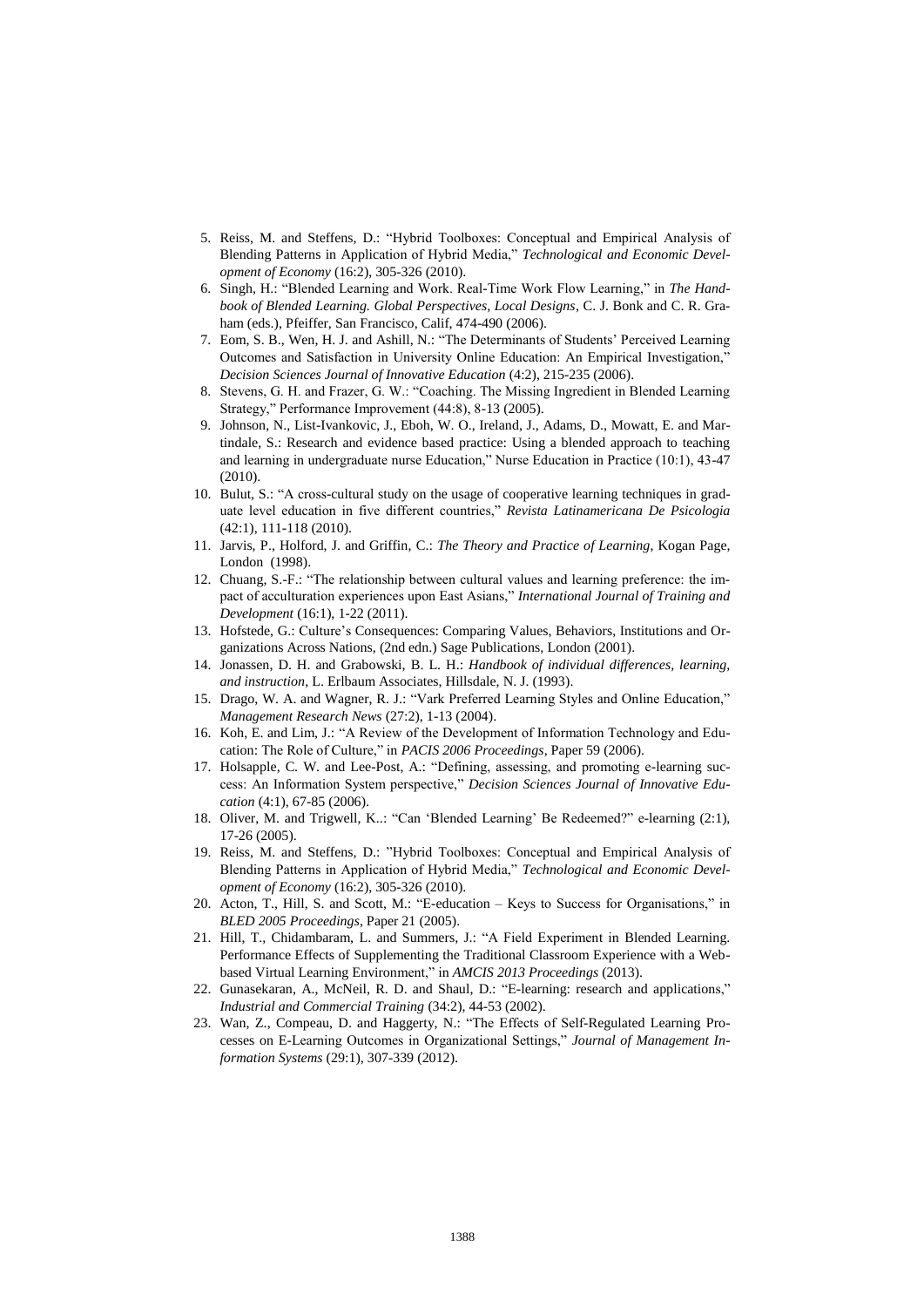- 24. Baumgartner, P. und Payr, S.: Lernen mit Software, Österreichischer Studienverlag, Innsbruck (1994).
- 25. Clark, R., C. and Mayer, R. E.: E-Learning and the science of instruction, Proven guidelines for consumers and designers of multimedia learning, (2nd edn.), Pfeiffer, San Francisco, Calif (2008).
- 26. Ehlers, U.-D.: Qualität für neue Lernkulturen des "Next Generation" E-Learning, In: Klimsa, P. and Issing, L. J. (eds.): Online-Lernen. Handbuch für Wissenschaft und Praxis, (2nd edn.)., Oldenbourg, München, pp. 339-356 (2011).
- 27. Issing, L. J.: Psychologische Grundlagen des Online-Lernens, In: Klimsa, P. and Issing, L. J. (eds.): Online-Lernen. Handbuch für Wissenschaft und Praxis, (2nd edn.), Oldenbourg, München, pp. 19-33 (2011).
- 28. Kirkpatrick, D. L.: Evaluating Training Programs. The Four Levels, Berret-Koehler, San Francisco (1984).
- 29. Kirkpatrick, D. L.: Evaluating Training Programs. The Four Levels, Berret-Koehler, San Francisco (1998).
- 30. Sahasrabudhe, V. and Kanungo, S.: "Relating E-Learning Effectiveness to Choice of Media for its Contents: A Quasi-Experimental Approach," in *ICIS 2008 Proceedings*, Paper 108 (2008).
- 31. Alsabawy, A. Y., Cater-Steel, A. and Soar, J.: "Measuring E-Learning System Success (Research In Progress)," in *PACIS 2011 Proceedings*, Paper 15 (2011).
- 32. Joy II, E. H. and Garcia, F. E.: "Measuring Learning Effectiveness: A New Look at No-Significant-Difference Findings," *Journal of Asynchronous Learning Networks* (4:1), 33- 39 (2000).
- 33. DeLone, W. H. and McLean, E. R.: "Information Systems Success: The Quest for the Dependant Variable," *Information Systems Research* (3:1), 60-95 (1992).
- 34. Holsapple, C. W. and Lee-Post, A.: "How to Design, Develop and Deliver Successful E-Learning Initiatives," in *Student satisfaction and learning outcomes in e-learning. An introduction to empirical research*, S. B. Eom and J. B. Arbaugh (eds.), Hershey: Information Science Reference, 195-229 (2011).
- 35. DeLone, W. H. and McLean, E. R.: "The DeLone and McLean Model of Information Systems Success: A Ten-Year Update," *Journal of Management Information System* (19:4), 9- 30 (2003).
- 36. Al-Busaidi, A.: "Learners' Perspective on Critical Factors to LMS Success in Blended Learning: An Empirical Investigation," *Communications of the Association of Information Systems* (30:2), 11-34 (2012).
- 37. Arbaugh, J. B., Desai, A., Rau, B. and Sridhar, B. S.: "A review of research on online and blended learning in the management disciplines: 1994-2009," *Organizational Management Journal* (7:1), 39-55 (2010).
- 38. Fleming, N. D.: *Teaching and learning styles: VARK strategies*, Christchurch: N. D. Fleming (2001).
- 39. Rakab, S.: "Impacts of learning styles and computer skills on adult students' learning online," *The Turkish Online Journal of Educational Technology* (9:2), 108-115 (2010).
- 40. Holmes, D., Hughes, K. and Julian, R.: *Australian Sociology: A Changing Society*, Pearson, Sydney (2003).
- 41. Huang, X., Rode, J. C. and Schroeder, R. G.: "Organizational structure and continuous improvement and learning: Moderating effects of cultural endorsement of participative leadership," *Journal of International Business Studies* (42:9), 1103-1120 (2011).
- 42. Hofstede, G.: Culture's Consequences: International Differences in Work-related Values, Sage, Beverly Hills, CA (1980).